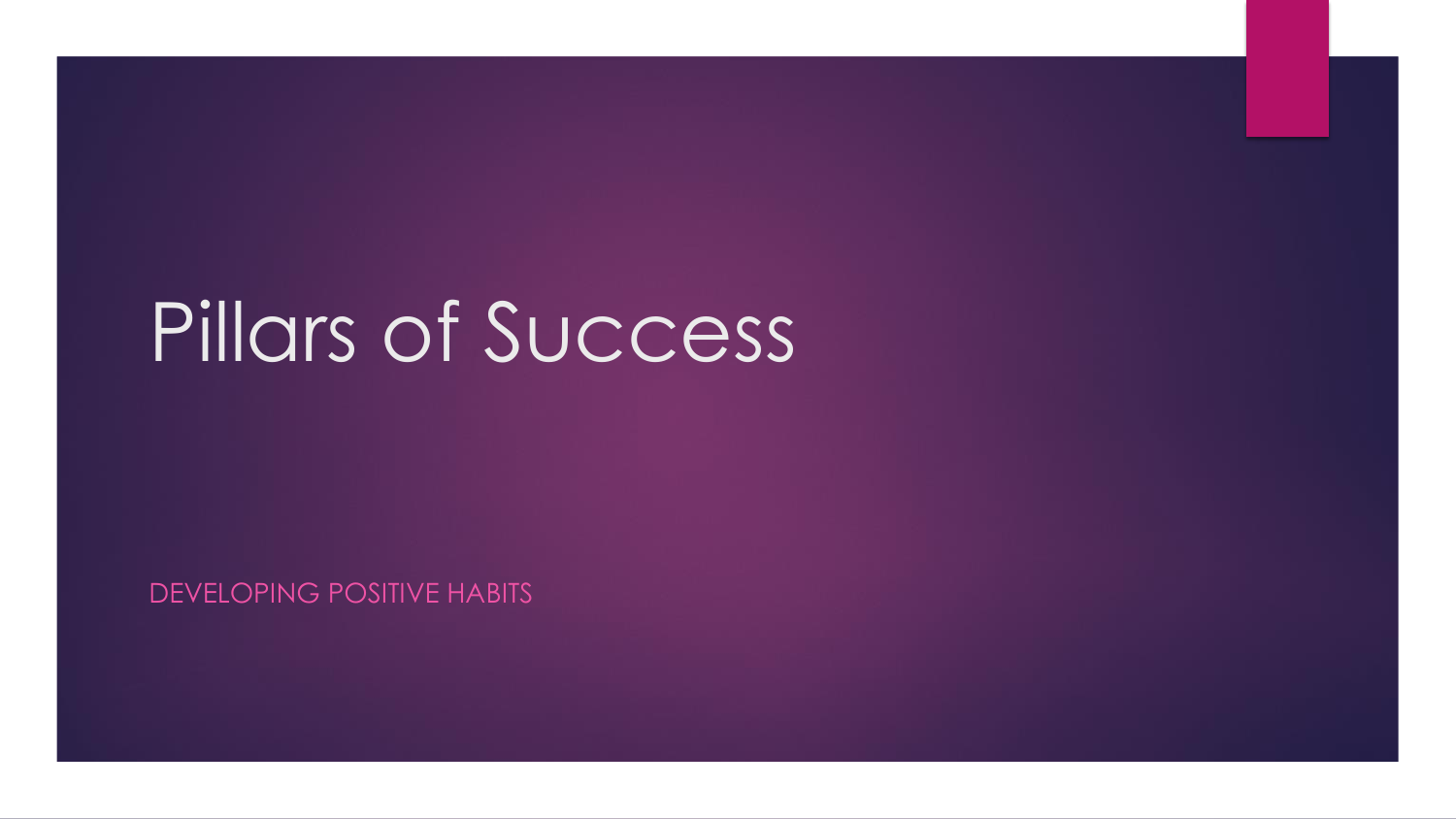#### Coach Zalesky

- ▶ 3 time NCAA champion
- ▶ Won 3 titles as a coach



- **Every wrestler should leave his** program with 2 thing because they will need them in life
- Work hard
- Compete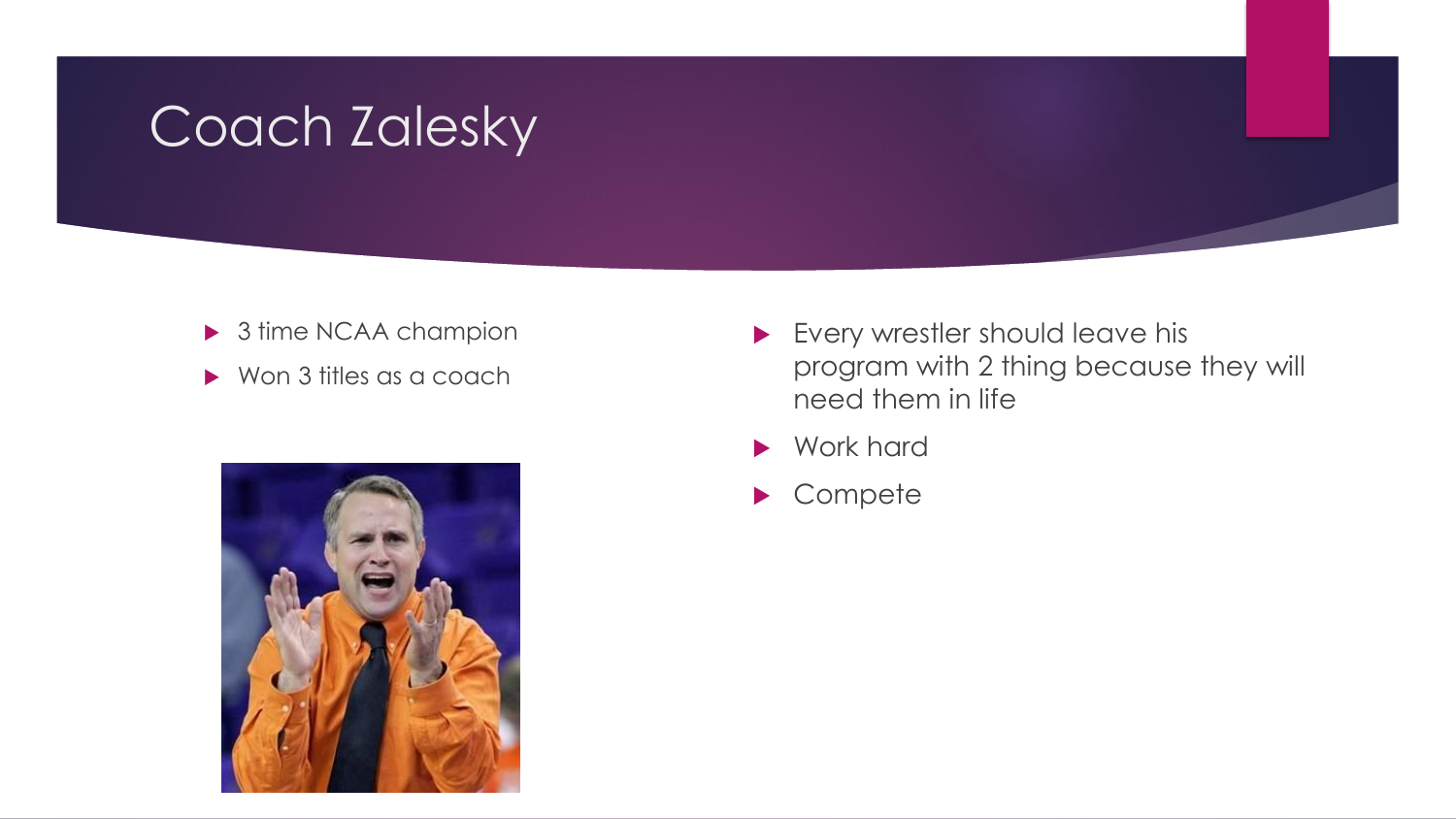### Our pillars to Success Carry over in all parts of life

Work Hard ▶ Compete **Responsibility Accountability** 

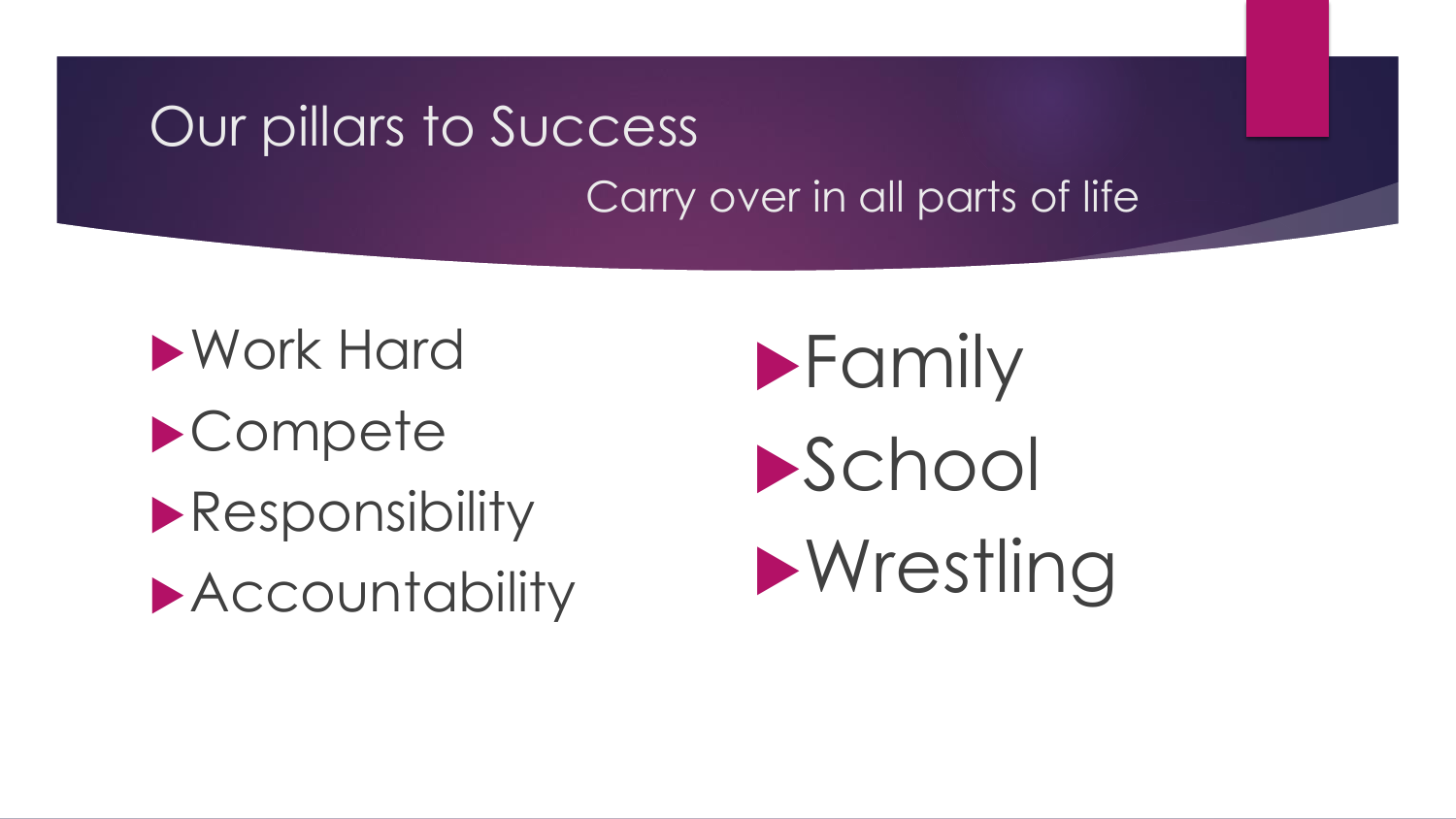#### Work hard

- What does this mean/ look like
	- Learn a life long work ethic, believe you can outwork **ANYONE!!**
	- Some one that works hard does not select when and where they work hard, they are consistent across all areas of life
		- $\blacktriangleright$  Hard worker on the mat = hard worker in the classroom
		- $\triangleright$  Slacker in the classroom = slacker on the mat
- Hard workers are identified by their action, not words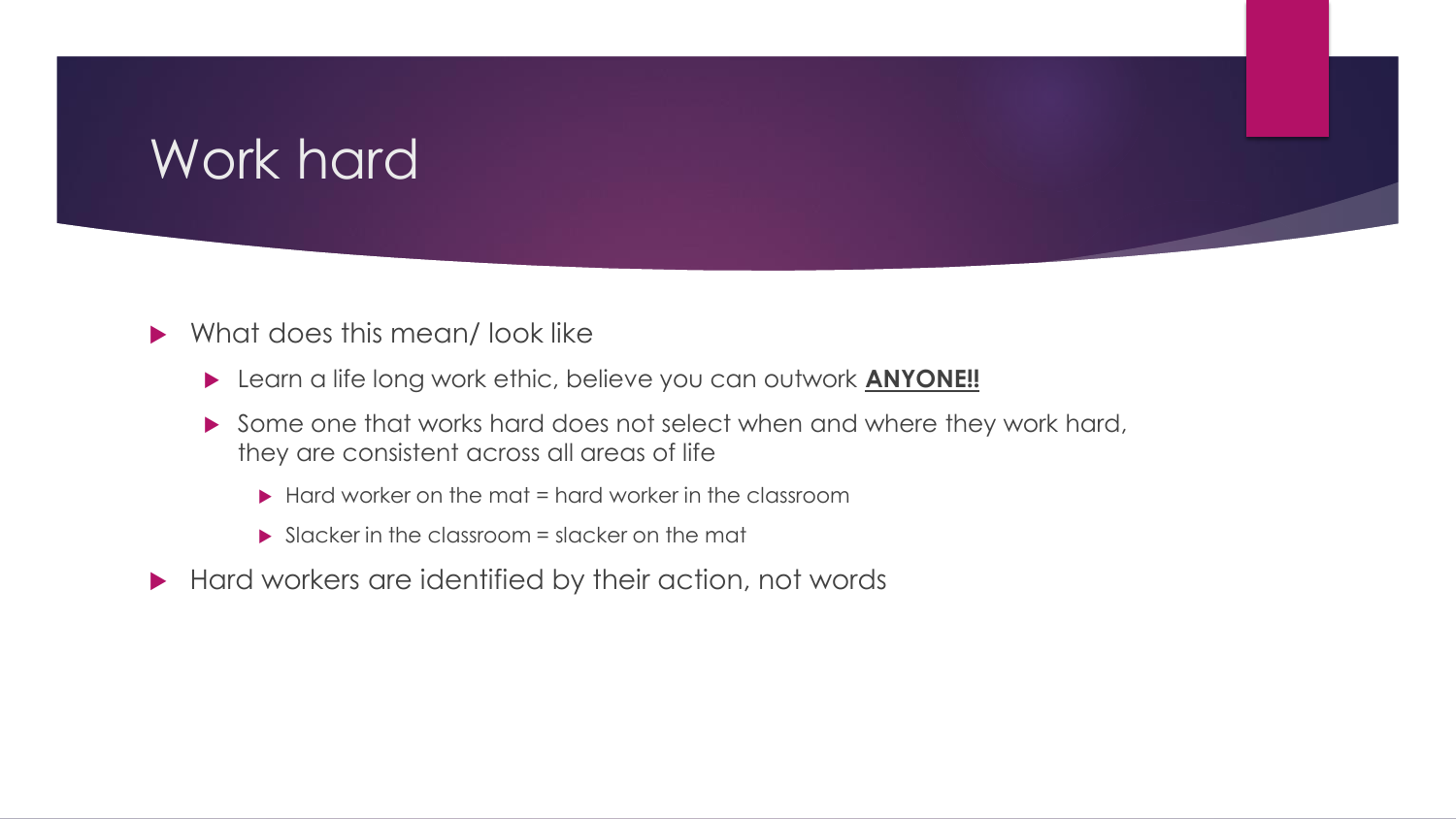### Compete (not just winning/ losing)

- $\blacktriangleright$  It's the quest to become the best you can become
- The best **you** are capabile of becoming based on your unique gifts and abilities
- The person you become in the pursuit of excellence is far more important than the apparent achievement of excellence
- $\blacktriangleright$  It is process based, love the process
- Don't spend too much time comparing yourself to others
	- You may sell your self short
	- ▶ We all have different abilities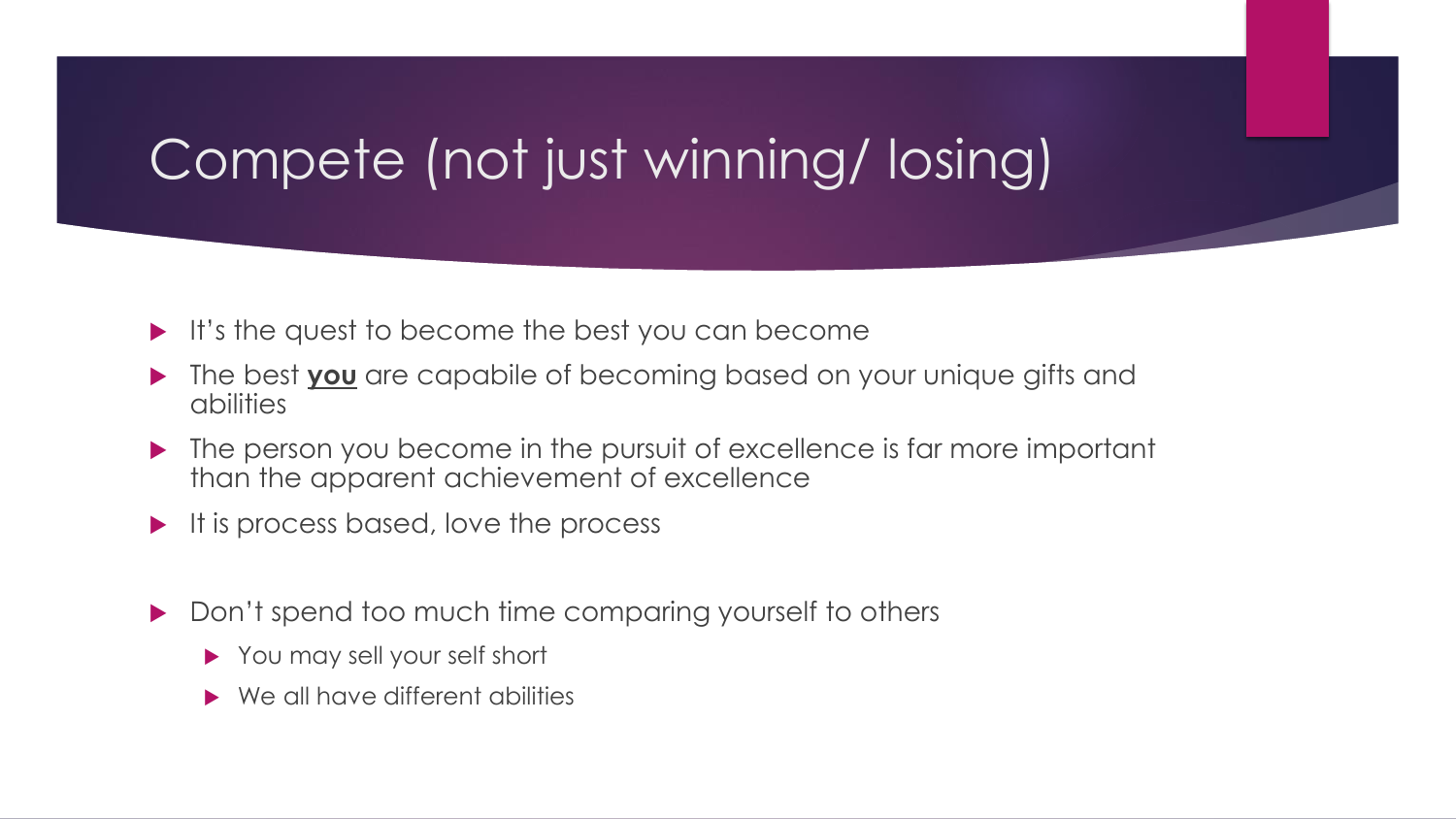#### Responsibility

- ▶ Own you actions
	- **Both positive and negative**
- You represent
	- ▶ Your School
	- **F** Team
	- Community when on the road
	- **Yourslef**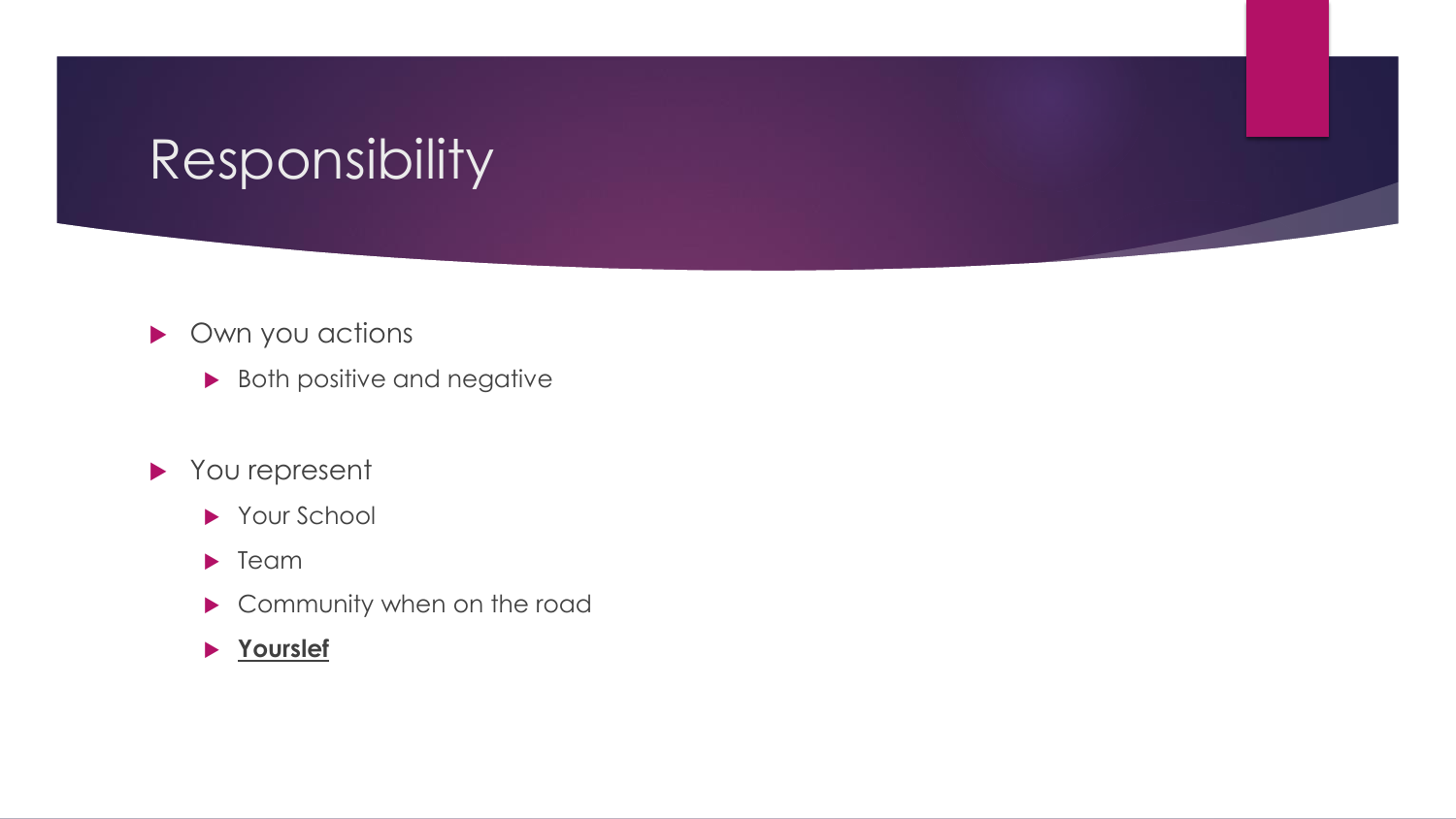#### Accountability

▶ Wrestling is the ultimate proving ground pitting one athletes one on one

- ▶ We will hold you to the highest standards
	- **Training and preparation**
	- **Behaviors**
	- All areas of life
- You can fool everyone but yourself, When if comes down to competition and you lay it on the line. You and only you will know if you have done all you can do in preparation for success.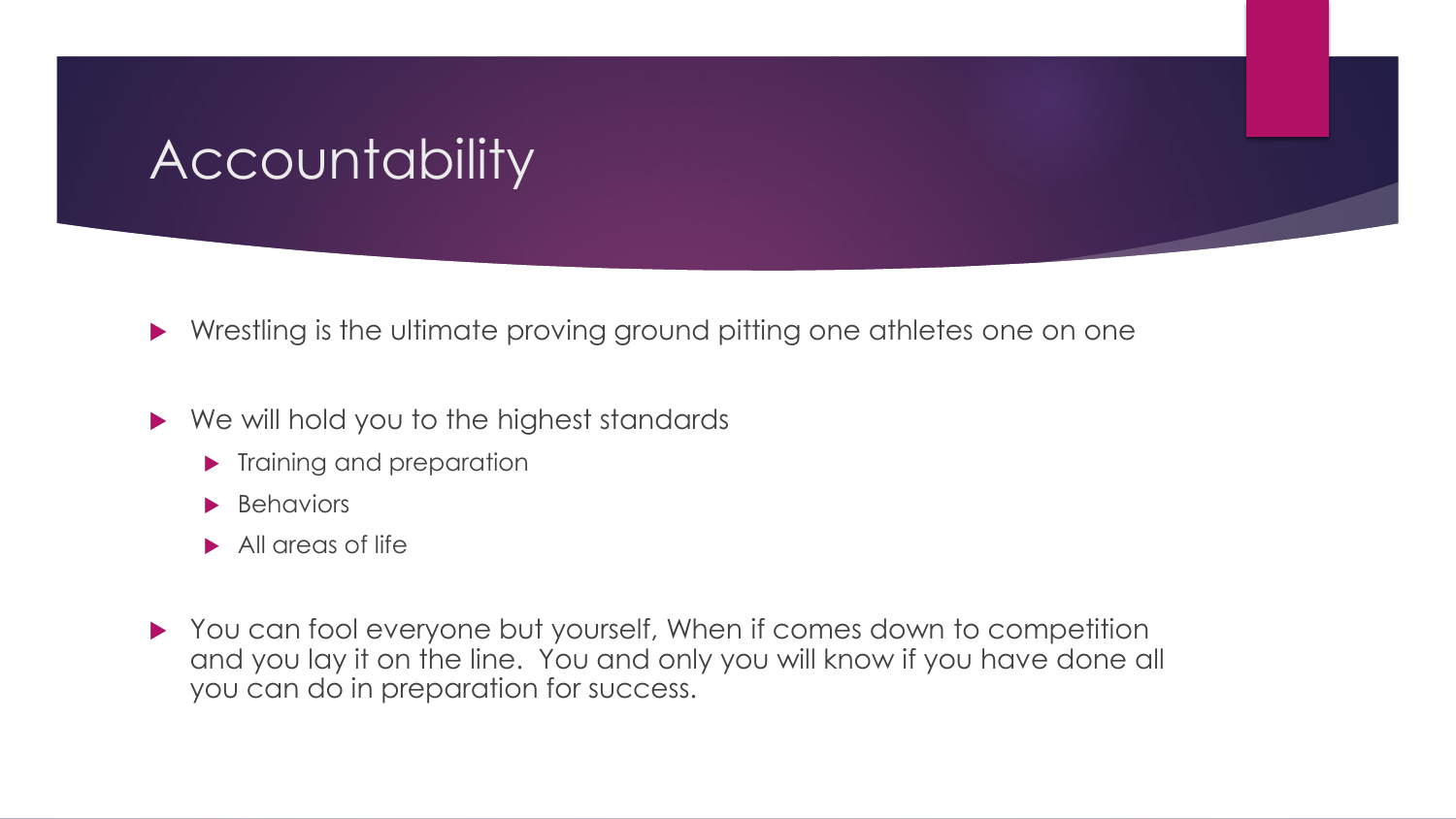#### Expectations for Wrestlers

- Your expectations of success should be based upon the foundation of hard work and preparation you build.
- ▶ Comfort is the enemy of success, train and live to be uncomfortable as growth itself is uncomfortable.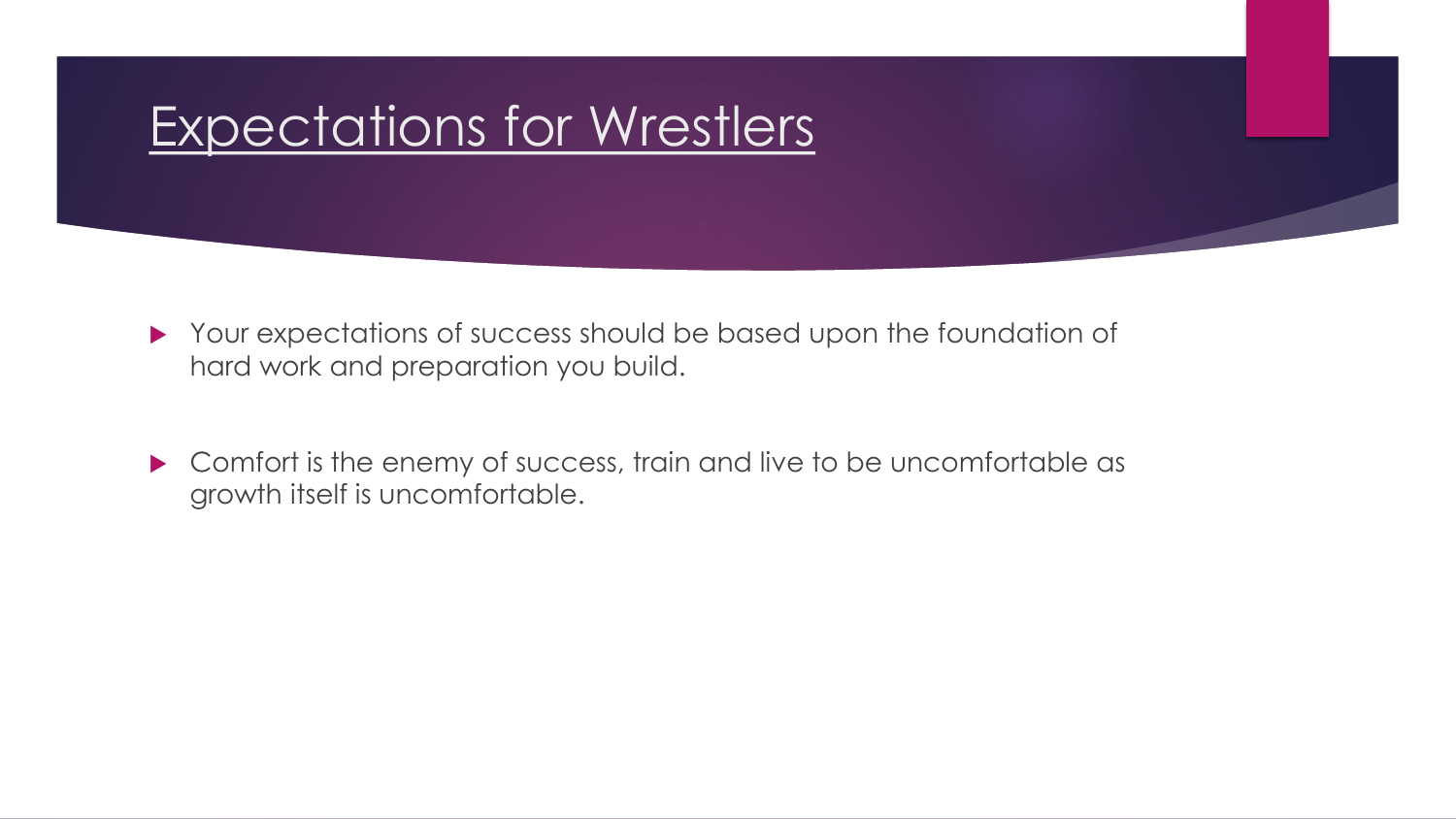#### Your job as a wrestler

- **Learn the sport**
- Develop a work ethic and mental toughness
- **Enjoy the process**
- Respect teammates, coaches and opponents
- Be coachable
- Set high goals and peruse and prepare to accomplish those goals